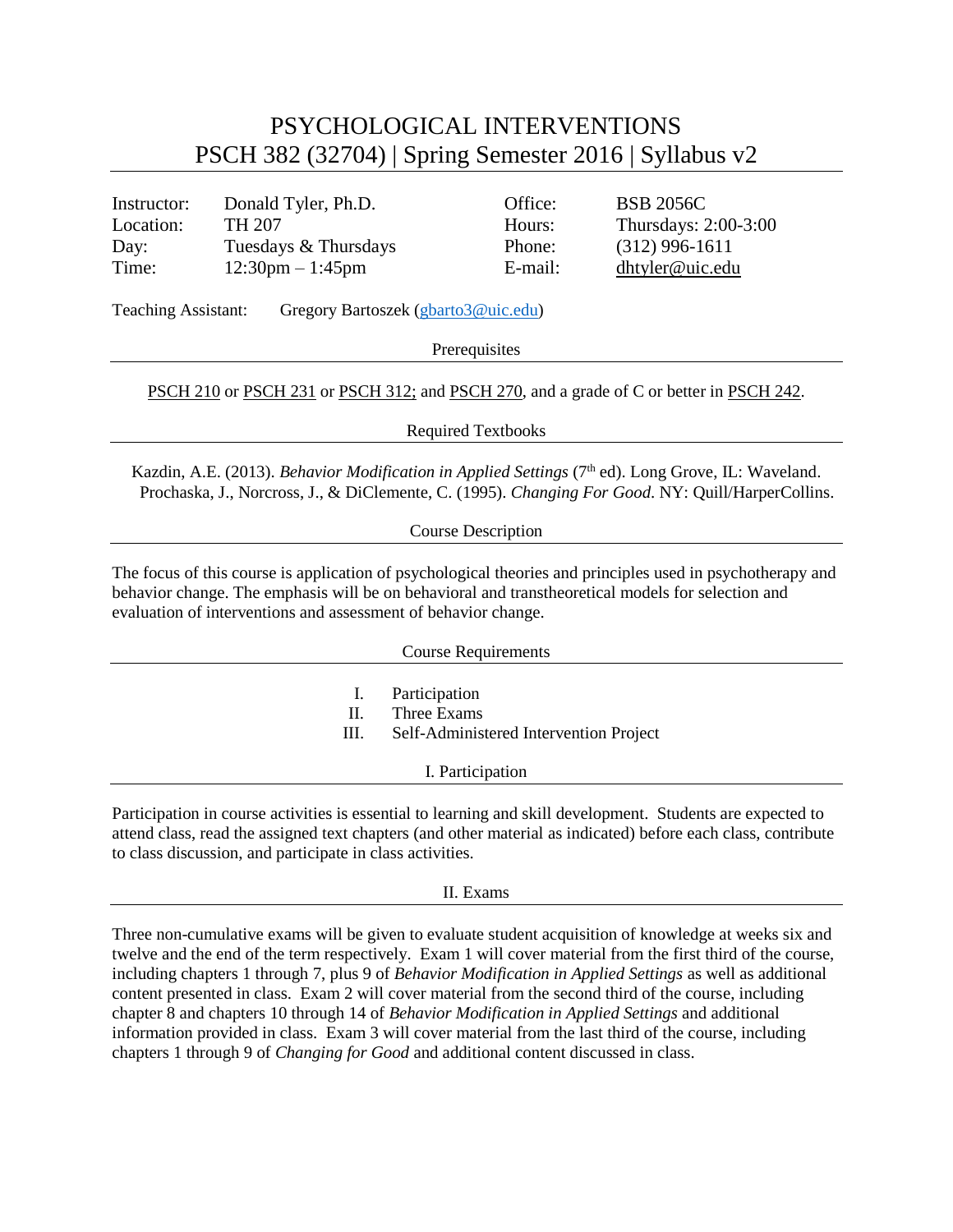Be advised, students will only be excused from an exam in the event of personal illness that requires immediate medical attention, in instances of death/serious illness of a close family member, or for other valid events (i.e. religious holy days, participation in NCAA team events) that occur at the time of the scheduled exam. *The instructor should be notified in advance or as soon as possible and appropriate documentation must be provided in all circumstances*. In such cases, students will need to take a make-up exam. (Make-up exams may include short answer or essay questions and therefore may be more challenging.) Missing an exam without a valid, documented excuse, or failure to provide appropriate documentation in a timely manner, may result in a grade of zero for the exam(s).

III. Self-Administered Intervention Project

The Self-Administered Intervention Project focuses on designing, conducting, and writing up an intervention aimed at changing a behavior of your own. Additional details about the project, including due dates for project components will be provided.

| Grading           |     |         |    |              |  |  |  |
|-------------------|-----|---------|----|--------------|--|--|--|
|                   |     |         |    |              |  |  |  |
| Participation     |     | $4\% *$ | A: | $90 - 100\%$ |  |  |  |
| Exam 1            |     | 23%     | B: | $80 - 89%$   |  |  |  |
| Exam 2            | $=$ | 23%     | C: | $70 - 79%$   |  |  |  |
| Exam 3            | $=$ | 14%     | D: | $60 - 69%$   |  |  |  |
| Self-Intervention |     | 36%     | F: | $0 - 59\%$   |  |  |  |
| <b>TOTAL</b>      |     | 100%    |    |              |  |  |  |

\*These are approximate weights, which may be adjusted if one or more assignments are revised.

Classroom Expectations and Course Policies

- 1. Entering & Leaving Class: Make every effort to be on time for class. If you do arrive late, please enter in a way which minimally disrupts the classroom environment (such as sitting in back). Students are expected to remain in class until dismissed. Early departure may be acceptable for legitimate reasons that are discussed with the instructor in advance.
- 2. Electronic Devices: Students are expected to devote their full attention to class activities. Cell phones and other communication or electronic devices should be turned off or set to silent mode and should not be used in class. Completion of work for other courses or involvement in social media during class time is strictly prohibited. Accordingly—with the exception of note-taking—use of laptops, netbooks, or tablets during class time is prohibited. Exceptions to this rule may be made for compelling educational reasons and must be approved in advance by the instructor.
- 3. Open-Mindedness and Respect: Come to class with an open mind and be willing to listen to alternative viewpoints and perspectives. Students are asked to respect diverse points of view and understand that each person's background and life experiences have shaped who they are today. Religious, moral, or political perspectives are welcome when appropriate, but speech which demeans or oppresses other individuals, or actions that disrupt the classroom will not be tolerated. Students who violate this policy may be asked to leave the classroom and the instructor will contact the appropriate officials in accord with university policy.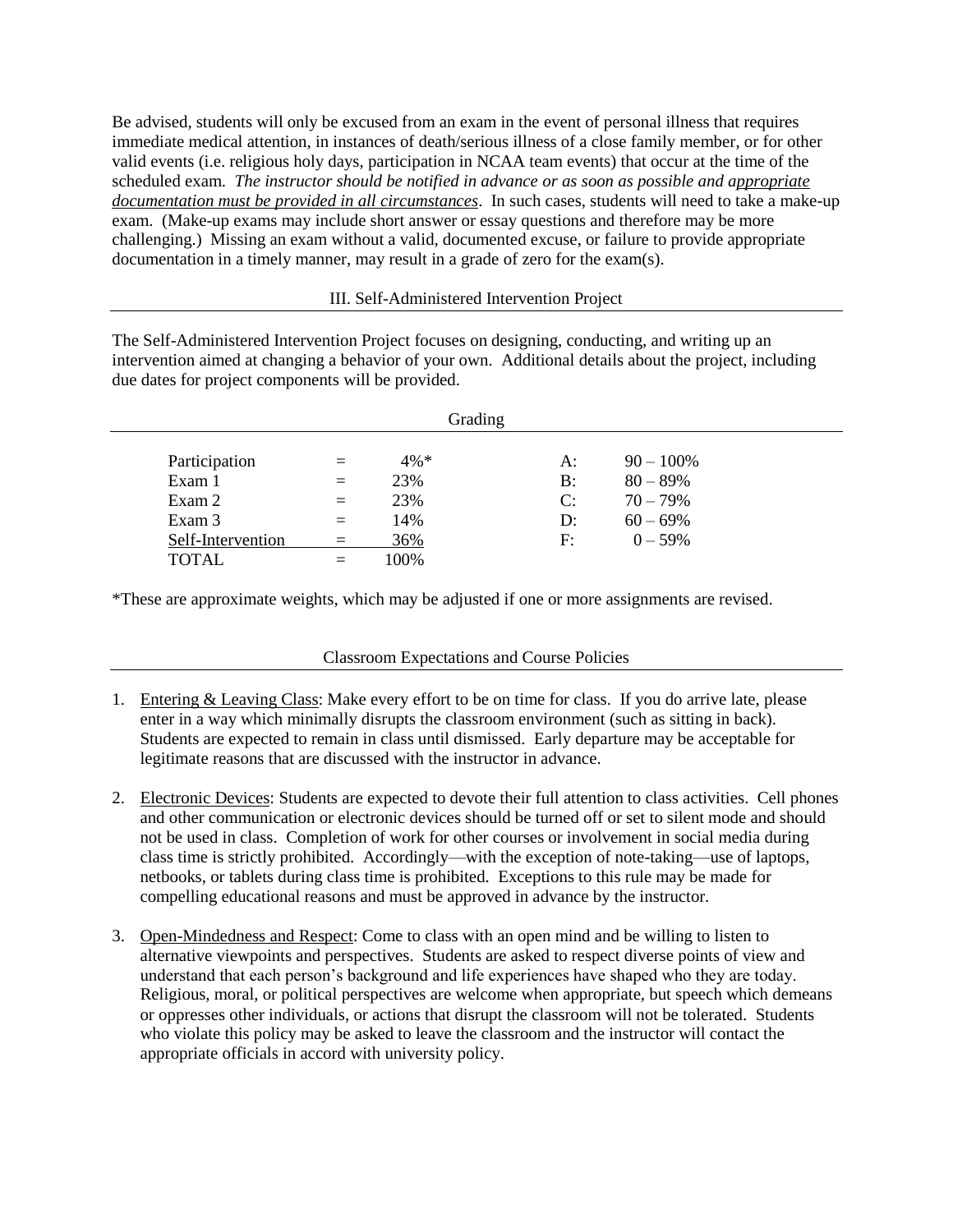- 4. Clinical & Counseling Resources: It is not unusual for topics covered in psychology courses to elicit unexpected issues for students. If you feel you, or someone you know, needs counseling, please contact the Counseling Center at (312) 996-3490. All services are free and completely confidential. In addition, the Office of Applied Psychological Services (OAPS) is an on-campus clinic that offers mental health services based on a sliding scale. Call (312) 996-2540 to make an appointment. UIC also offers an InTouch Crisis Hotline that is available every evening from 6:00pm to 10:30pm. The number to call is (312) 996-5535.
- 5. Students with Disabilities: Appropriate accommodations are available for students who have a documented disability. Please notify the instructor during the first week of class of any accommodations needed for the course. Students with disabilities who require accommodations for access and participation in this course must be registered with the Office of Disability Services (ODS). Please contact ODS at 312/413-2103 (voice) or 312/413-0123 (TTY).
- 6. Academic Integrity: Cheating, plagiarism, fabrication, or other violations of the UIC Guidelines Regarding Academic Integrity will be addressed in accord with the policy's stipulations. Students who engage in academic misconduct will receive a grade of zero on each assignment or exam implicated and possibly a grade of "F" for the course. Furthermore, students will be subject to disciplinary actions by university officials and/or civil authorities. Refer to section 6.6 the student handbook [\(www.uic.edu/depts/oaa/SMAAPP/guide.pdf\)](http://www.uic.edu/depts/oaa/SMAAPP/guide.pdf) for specific rules regarding these matters.
- 7. Late Assignments: Assignments submitted after the due date will be accepted but points will be deducted each day past the deadline. Late assignments may be accepted without penalty in the event of personal illness that requires immediate medical attention, in instances of death/serious illness of a close family member, or for other valid events (i.e. religious holy days, participation in NCAA team events) that reasonably interfere with timely submission of work. *The instructor should be notified in advance or as soon as possible and appropriate documentation must be provided in all circumstances*.
- 8. SafeAssign & Blackboard: Part of the process of submitting assignments on Blackboard involves checking to see if your assignment has been successfully uploaded into the SafeAssign system. *Students are responsible for ensuring that their assignments have been uploaded correctly*. This can be done by checking in SafeAssign and also in the Gradebook, where an icon with a green u. exclamation mark will appear in place of the grade for the assignment until a grade is entered.

If the green exclamation mark is not present in the Gradebook for that assignment, your paper has not been submitted and Blackboard will not have a record of your assignment. If other attempts to submit the assignment are unsuccessful, you must email the instructor and your TA, with your assignment as an attachment, as soon as possible. Late penalties will apply for assignments that were unsuccessfully uploaded onto Blackboard and were submitted late via email.

- 9. Grades: *Grades are earned*, not given. As such, grades will not be arbitrarily raised for any reason. If, for one reason or another, you absolutely must have an 'A' or other grade in this course, make sure you put start the semester by putting forth the required effort to earn an 'A' or other grade and be sure you continue with that effort until the term ends. This includes reading the text, studying the material well in advance of exams, and asking questions when you don't understand something. If you are having difficulties, make an appointment to meet with the instructor.
- 10. Syllabus and Course Changes: The syllabus may be modified at any time to meet the objectives of the course or accommodate the needs of students. This may include change in the order of events, alteration of requirements, or adjustment of grading procedures. In the event that such changes are necessary, students will be notified right away and a revised syllabus will be posted on Blackboard.